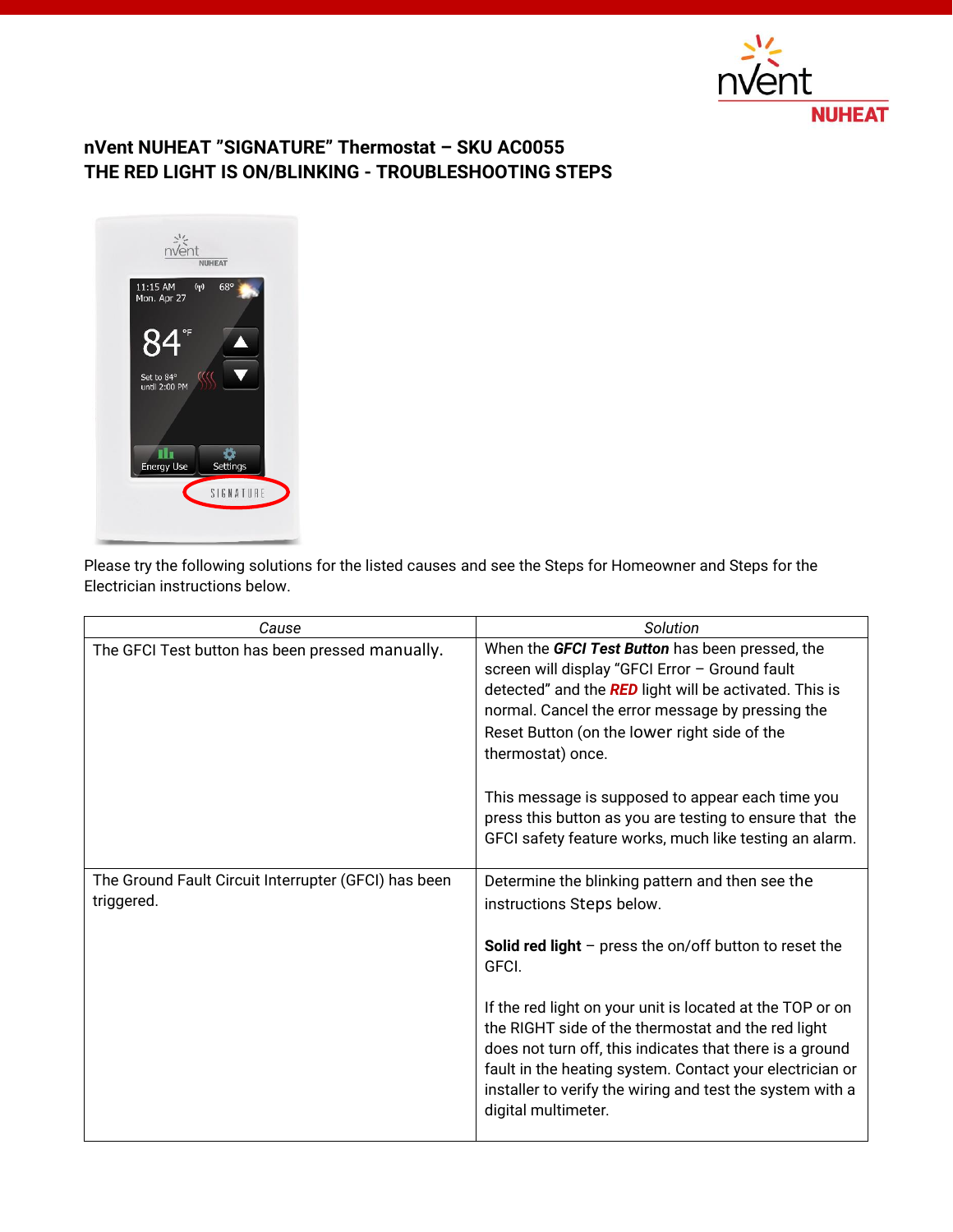|                                                     | Slow blink - Press the on/off button to reset the GFCI.<br><b>Fast blink</b> - This indicates that there is a ground fault<br>in the heating system. Call your electrician or installer<br>to verify the wiring and test the system with a digital<br>multimeter. |
|-----------------------------------------------------|-------------------------------------------------------------------------------------------------------------------------------------------------------------------------------------------------------------------------------------------------------------------|
| The system has not been wired or grounded properly. | The electrician needs to inspect the wiring of the<br>thermostat and mats/cable. Have the electrician see<br>steps below for instructions.                                                                                                                        |

If the causes above do not solve the issue, please follow the instructions below.

## **Steps for Homeowner:**

- 1. At the thermostat location, press the reset button located on the bottom right side of the thermostat faceplate once to see if the error message and RED light will reset (click here to open [the Operating Manual for reference\)](https://www.nuheat.com/docs/default-source/2017-products-files/signature-thermostat/signature_thermostat_operating_manual.pdf?).
	- 1. If the error message and RED light disappear, set the thermostat to 'Heat' and allow the floor to heat up.
		- 1. If the floor heats and the error message and RED light do not reappear, continue to operate the system normally.
		- 2. If the thermostat trips the GFCI as soon as the heating indicators are displayed on the screen, please call your electrician and proceed to electrician troubleshooting (Step 2).
	- 2. If the error message and RED light do not disappear, turn **OFF** the circuit breaker controlling the floor heating circuit. Leave the breaker **OFF** for 10 Seconds, then turn the breaker back **ON**.
		- 1. If the thermostat resets and the floor heats up, continue to operate the system normally.
		- 2. If the thermostat displays the error message and RED light as soon as the power is turned back **ON**, contact an electrician and have them come to the site to perform steps 2 to 6.

**Steps for Electrician:**

- **A. Please read and follow the steps noted below.**
- **B. If the issues are not resolved, or if any assistance is required, we recommend that the electrician and homeowner call nVent NUHEAT Tech Support when the electrician is on site so that we can ensure all trouble shooting steps have been conducted properly and explain any next steps.**
	- 1. At the breaker panel, turn **OFF** the circuit breaker controlling the floor heating circuit.
		- 1. Confirm the supply breaker is a standard breaker (not GFCI)
			- If the breaker is a GFCI, replace with a standard breaker and attempt to heat the floor.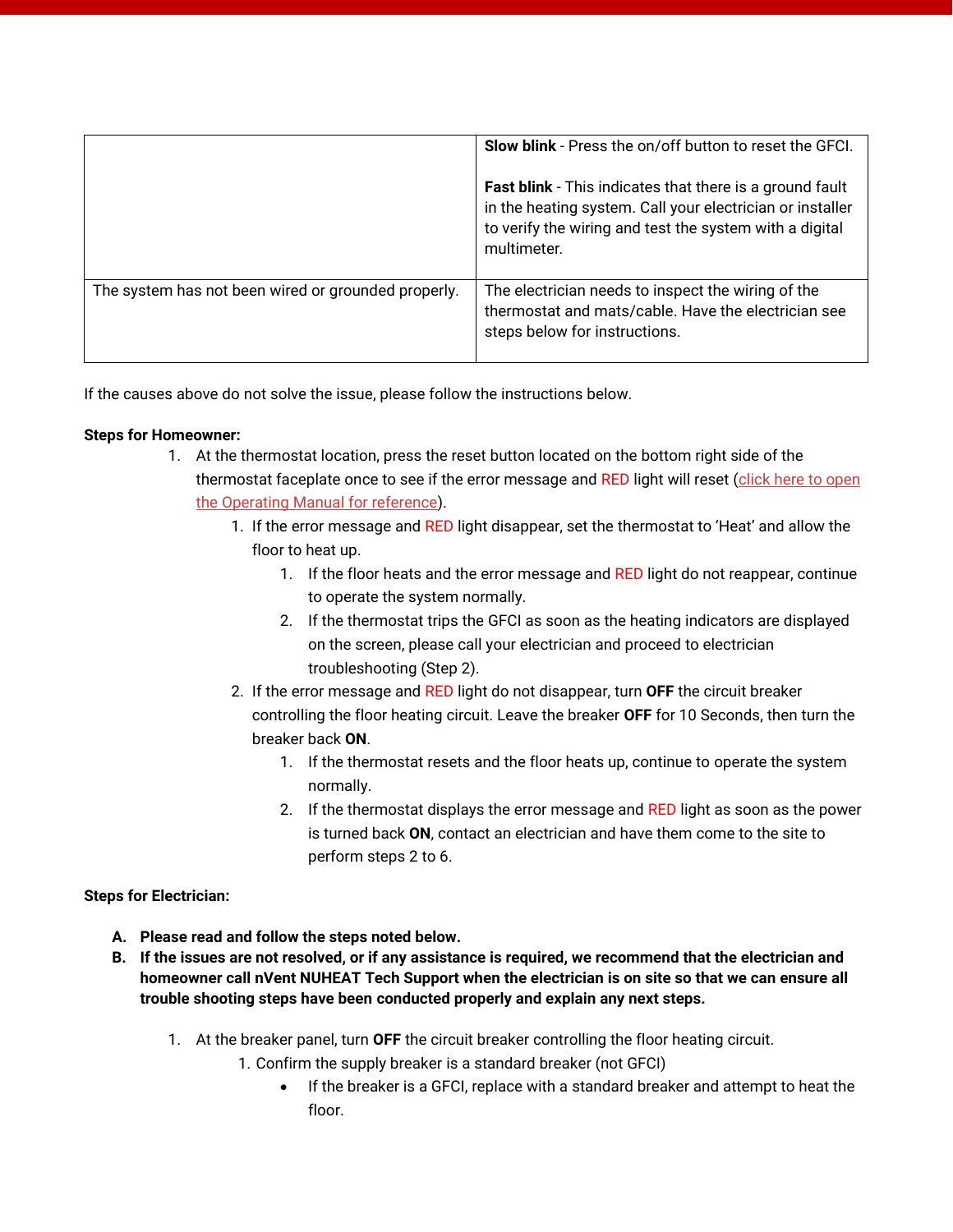- 2. Confirm if the supply breaker is a dedicated line, only connected to the floor heating system.
	- 1. If the line is shared with other appliances, correct the wiring to comply with installation requirements (dedicated circuit).
- 2. At the thermostat location, remove the faceplate (there is a small screw at the bottom of the faceplate – loosen the screw but do not remove it) and remove the thermostat base from wall.
- 3. Inspect the wiring at the back of the thermostat and in the junction box in the wall.
	- 1. Ensure that there is no damage to the wires or thermostat.
	- 2. Ensure that the system is grounded properly. The braided metallic shields of the mat/cable should be tied to the grounding screw or copper in the junction box.
	- 3. Verify the wiring to the correct wiring diagram for the unit.
- 4. Disconnect the mat/cable (load) wires connected to terminals 1 & 4 on the thermostat backplate.
- 5. Using a digital multimeter with a fully charged battery set to 200 Ohms, perform the **Resistance** and **Insulation** tests. Instructions for how to perform these tests can be found in the Mat Installation Guide [here.](http://www.nuheat.com/docs/default-source/2017-products-files/custom-mats/nuheat_mat_installation_guide_h59307.pdf)

## *Testing notes:*

*Ensure all Insulation and Resistance testing is done at the factory cold lead location. If the mat or cable cold lead (load wire) has been terminated in a junction box (other than the thermostat location), you will need to access and test from the factory cold lead location.*

*If there are multiple cold leads (load wires) from the floor, test each mat/cable cold lead separately and record your findings for each.*

*For 240 V mats or cables that are 20 sq. ft. or smaller, you will need to set your digital multi-meter to 2K ohms*

- 1. If the ohms reading for the **Resistance** test is outside the testing parameters (more than 10% above / 5% below or showing an open line) then the heating element has been affected and will need to be inspected by a technician.
	- 1. Measure the voltage on the line side of the thermostat and ensure that it is the same voltage the load is rated for.
		- If the line voltage matches the load voltage, click [here](https://www.nuheat.com/customer-care/repair-request) to fill out a repair request form. **Please make note of the Ohms and Insulation tests readings, notes on troubleshooting steps taken. Please take a photograph of the mat/cable UL/CSA tag that is on the end of the lead wires.**
		- If the line voltage measured is higher than the voltage rating for the load, the heating element is not repairable.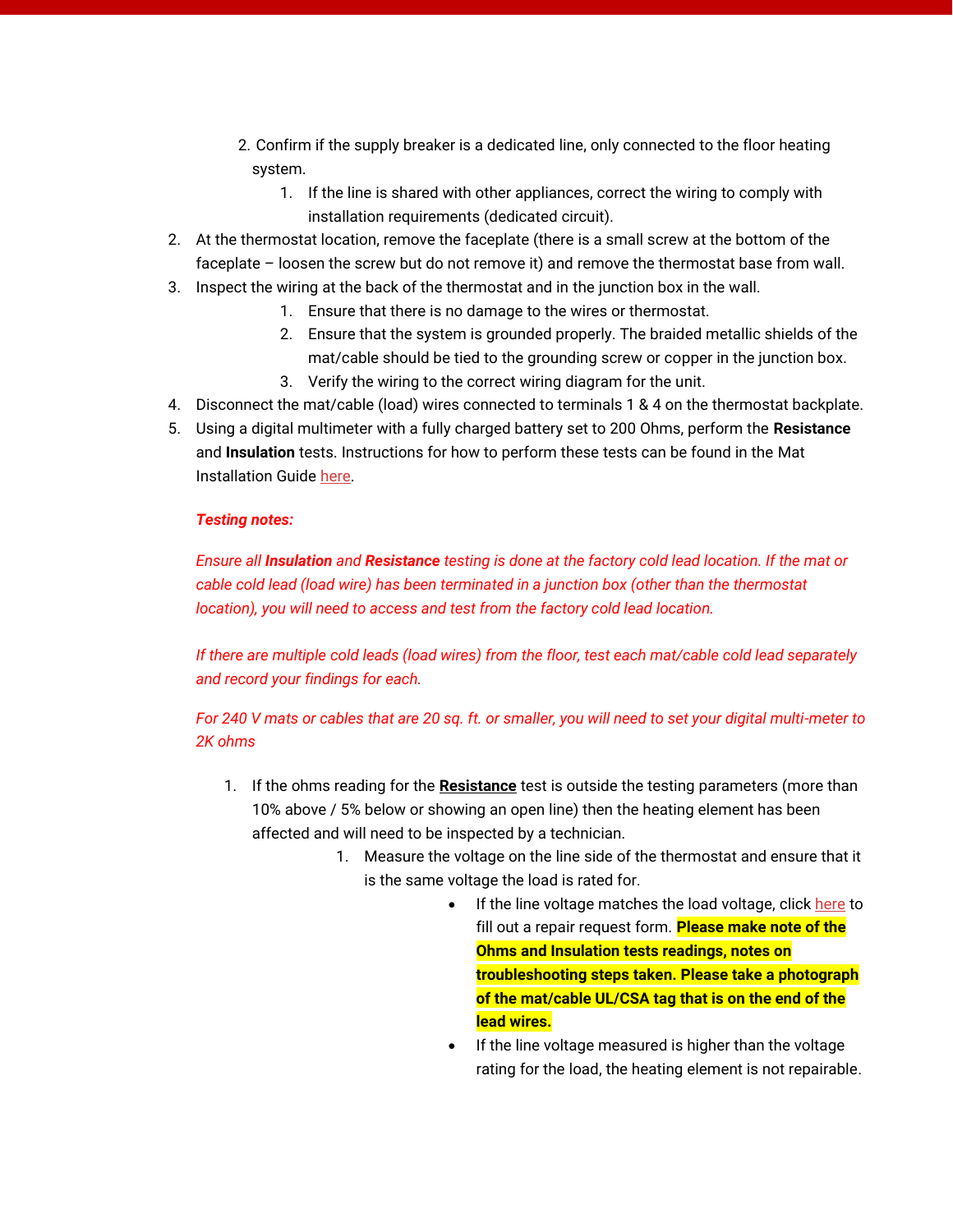- 2. If the ohms reading for the **Insulation** test is outside the testing parameters (any ohms reading other than an open line) then the heating element has been affected and will need to be inspected by a technician.
	- 1. Measure the voltage on the line side of the thermostat and ensure that it is the same voltage the load is rated for
		- If the line voltage matches the load voltage, click [here](https://www.nuheat.com/customer-care/repair-request) to fill out a repair request form. **Please make note of the Ohms and Insulation tests readings, notes on troubleshooting steps taken. Please take a photograph of the mat/cable UL/CSA tag that is on the end of the lead wires.**
		- If the line voltage measured is higher than the voltage rating for the load the heating element is not repairable.
- 6. If the **Insulation** and **Resistance** tests pass inspection (Step 5), the next step is to test the thermostats built-in GFCI.
	- 1. At the breaker panel, turn **OFF** the circuit breaker controlling the floor heating circuit.
		- Disconnect the mat/cable (load) wires connected to terminals 1 & 4 on the thermostat backplate.
		- Turn **ON** the circuit breaker controlling the floor heating circuit.
		- If it did not come on by itself, press & hold the **ON**/**OFF** button (located on the bottom right side of the thermostat faceplate) for 4 seconds.
		- Set the thermostat to **'Heat'** the floor
	- 2. If the thermostat **trips the GFCI with no load attached**, then the thermostat's GFCI/full unit will need to be replaced. . Please check the proof of purchase for the purchase date. For thermostats within the 3 year warranty period, clic[k here](https://go.nvent.com/faceplate-replacement.html) to complete the Thermostat Backplate Replacement Form. **Proof of Purchase and a photo of the back of the faceplate of the unit is required for all warranty replacements.**

For units past the warranty period, please purchase a new thermostat from an authorized dealer and have a certified electrician install it. There is a Where To Buy tool and Find An Installer on [www.nuheat.com](http://www.nuheat.com/) or contact customer care to help you locate a authorized dealer.

## 3. If the thermostat **DOES NOT trip the GFCI**

- 1. Reattach the mat/cable (load) wires to thermostat terminals 1 & 4 and set the thermostat to a **'Heat'**.
	- If the thermostat trips the GFCI only when a load is attached then the issue is in the floor and a site visit from a repair technician is required. Click [here](https://www.nuheat.com/customer-care/repair-request) to fill out a repair request form. **Please make note of the Ohms and Insulation tests readings, notes on troubleshooting steps taken. Please take a photograph of the mat/cable UL/CSA tag that is on the end of the lead wires.**